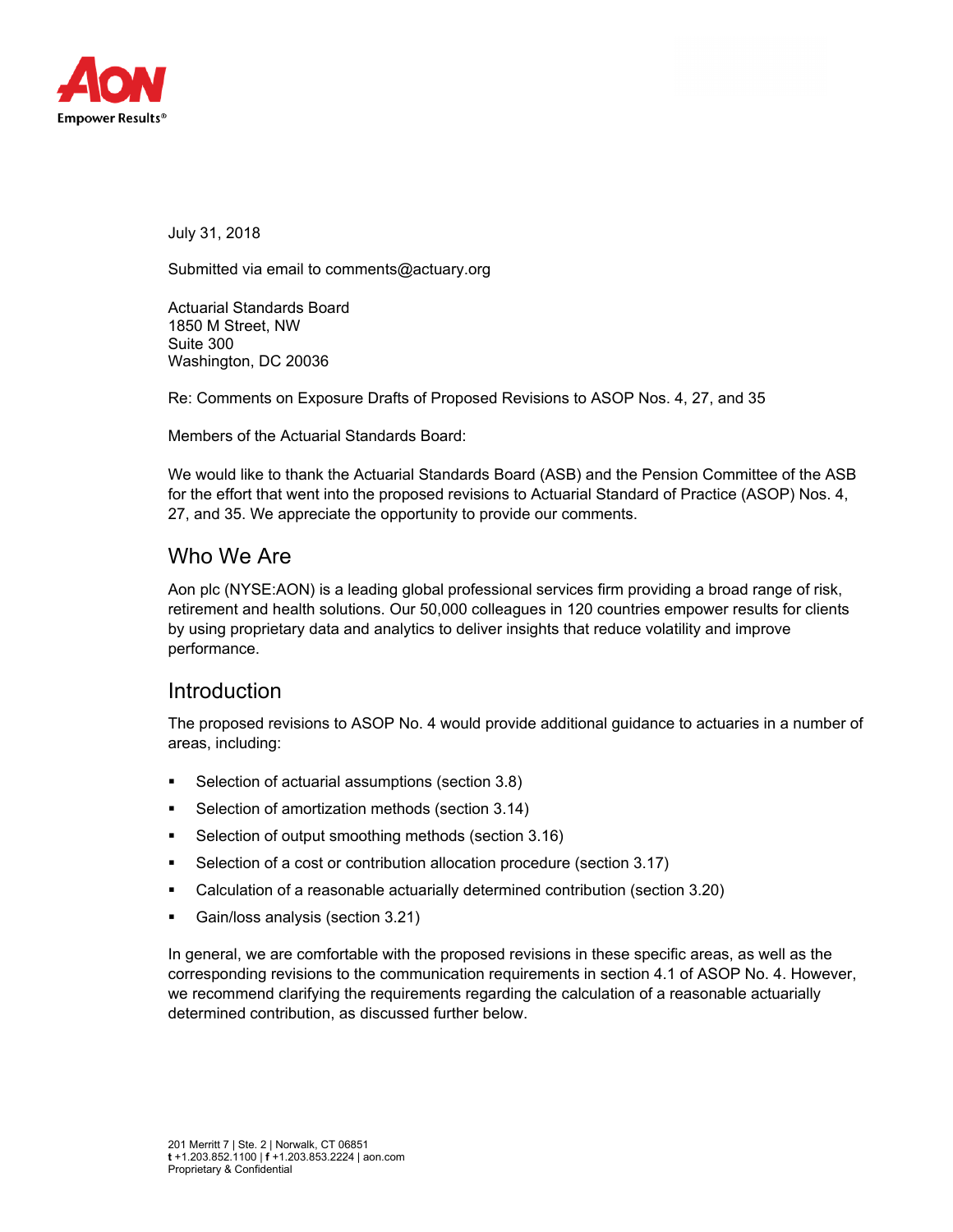

In addition to these changes, the proposed revisions to ASOP No. 4 would also introduce a requirement that, when performing a funding valuation, an actuary must calculate and disclose an Investment Risk Defeasement Measure (IRDM). We have several concerns with this proposed requirement, which are discussed in the following section.

The proposed revisions to ASOP Nos. 27 and 35 would provide additional guidance to actuaries regarding:

- Phase-in of changes in assumptions (section 3.6.3 of ASOP No. 27 and section 3.4 of ASOP No. 35)
- Review of assumptions (section 3.13 of ASOP No. 27 and section 3.8 of ASOP No. 35)
- Rationale for assumptions (section 4.1.2 of ASOP Nos. 27 and 35)

In addition, the proposed revisions to ASOP No. 35 would provide additional guidance regarding the selection of mortality assumptions. We believe these proposed revisions to ASOP Nos. 27 and 35 are appropriate, and do not recommend any changes to the Exposure Drafts.

## Investment Risk Defeasement Measure

The proposed revisions to ASOP No. 4 would require the calculation and disclosure of an IRDM, an "obligation measure to reflect the cost of effectively defeasing the investment risk of the plan." This would be determined using a discount rate based on Treasury or high quality corporate bond yields, and would reflect benefits earned as of the measurement date.

Some economists and actuaries believe that such a defeasement measure represents the "true cost" of a defined benefit promise, and that its disclosure should therefore be mandated. Some further assert that the disclosure of an IRDM may have helped avoid the challenges facing many state and local public pension plans, in the United States and elsewhere, by leading taxpayers and legislators to make better decisions about benefit levels and funding policies. However, we do not believe that such a disclosure on its own would be sufficient to achieve this result, and we are concerned that the addition of an IRDM in actuarial reports will create greater confusion as the intended users of the reports and other interested parties attempt to understand the implications of this measure.

In many cases, the IRDM will be far larger than amounts currently reported as Actuarial Accrued Liabilities for public pension plans. We expect that stakeholders will then need to reconcile two critical observations:

- 1) Were a plan to attempt to defease investment risk by investing in the specified risk-free or lowrisk securities, it would be very difficult in many cases for the plan to pay the full amount of benefits promised using only existing plan assets, even if benefit accruals were immediately frozen.
- 2) On the other hand, if a plan were to maintain its existing investment policy and fund benefits according to a reasonable contribution policy, it would have a significantly greater chance of paying all promised benefits in most cases. It would also generally have a much higher probability of paying amounts already accrued.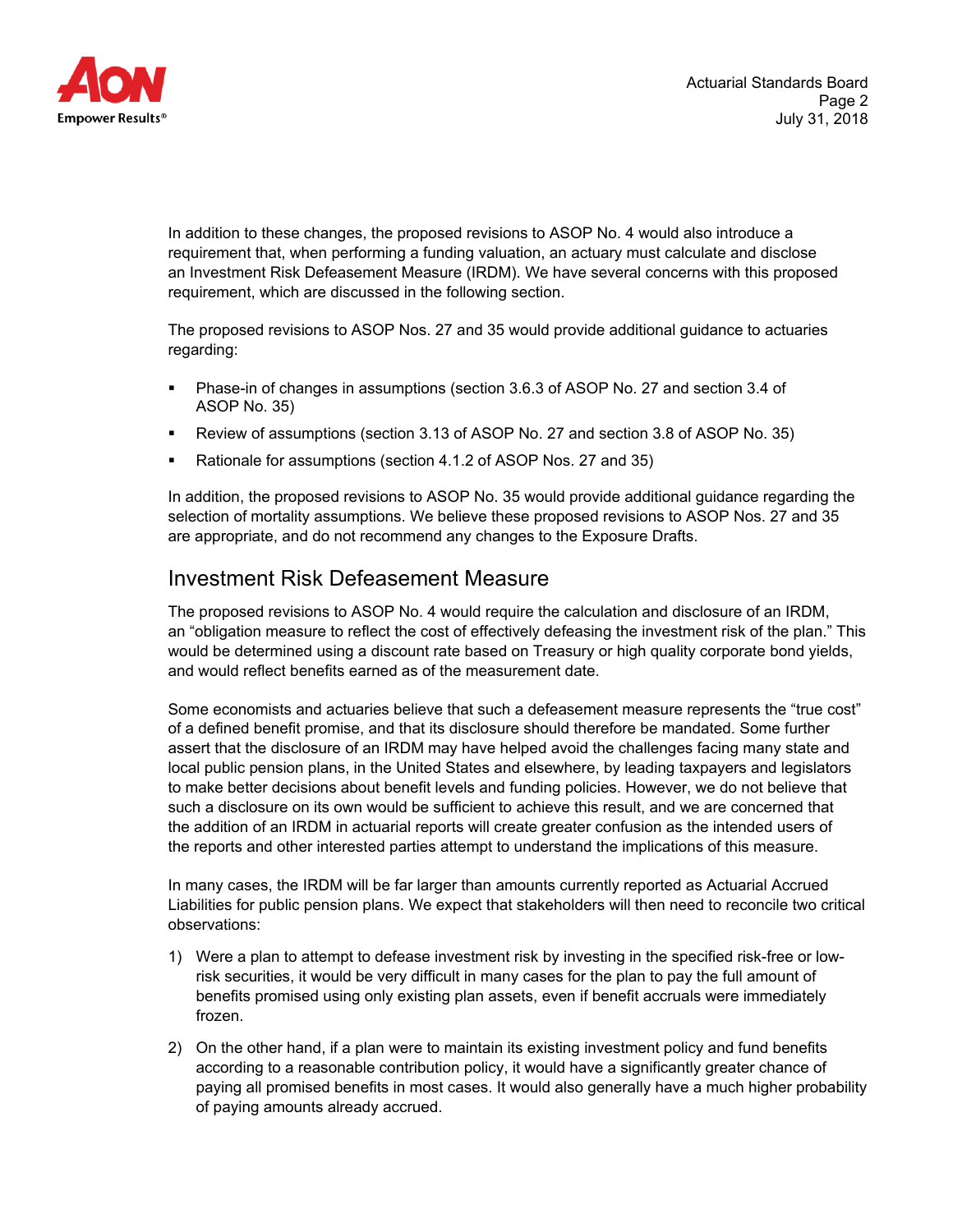

As a result, many stakeholders may conclude that the IRDM is of limited utility. Some could even draw an erroneous conclusion that defeasement or de-risking of any kind could jeopardize benefit security.

### Investment Risk Should Be Considered within a Broader Context

We agree that there is a need for stakeholders to develop a deeper understanding of the various risks faced by pension systems. ASOP No. 51 has given the actuarial profession a much-needed push to better measure and disclose risk. Even before the new ASOP was finalized, many actuaries and firms, including those serving a number of large public sector plans, have restructured their reports to prominently discuss funding issues using clear language and well-supported recommendations. Unfortunately, such disclosures may not always be understood or taken into consideration by all stakeholders. Addition of the IRDM, ostensibly intended to quantify risk, would instead introduce an entirely new and competing framework for understanding risk, one which we suspect will be relevant for only a small group of users. We do not believe such disclosures by themselves will have a meaningful impact on the management of these plans, but will merely underscore the point that reduction or elimination of investment risk will generally be unaffordable for many plans, even if they are immediately frozen. Disclosure of an IRDM, to the extent an actuary believes it is relevant to understanding risk, should be made within the broader context of the actuary's risk assessment under ASOP No. 51 rather than as a required, stand-alone measurement in a funding valuation report. As a stand-alone measurement, the IRDM would be unrelated to any other number in the report, or to any recommended contribution amount or funding policy. Such a disclosure would inevitably lead to confusion without further extensive disclosure by the actuary of what the IRDM represents and why it is being included.

### Potential Disparity in Calculation of IRDM

We also note that the adoption of the IRDM, as currently defined, may not provide useful information even for those stakeholders who seek to understand the cost to defease a plan's obligations using low-risk investments. The proposed definition points to the use of a discount rate based on Treasury yields or the yields on high quality corporate bonds. Under current market conditions, Treasury yields and AA or AAA corporate bond yields could differ by 100 basis points or more. For long-duration public pension obligations, such a disparity could lead to a difference in the calculated value of the IRDM of 20 percent or more. Inevitably, there will be controversy over which basis should be considered more appropriate, with some actuaries and users preferring one basis over the other. Again, the result will be confusion rather than clarity, distracting stakeholders from the very real challenges of funding these plans to meet the promised benefits. If the IRDM requirement is retained, it should be accompanied by language indicating that the calculation of the IRDM could vary widely based on the specific assumptions used, in order to minimize such confusion.

### Discount Rates Used in Determining IRDM

The ASB has also asked for comments on the appropriateness of using Treasury or high-quality corporate bond rates in determining the IRDM. We would note here that actuaries of U.S. and Canadian corporate defined benefit pension plans already disclose a range of obligation measures which might qualify as "defeasement measures." To the extent the current concept of the IRDM is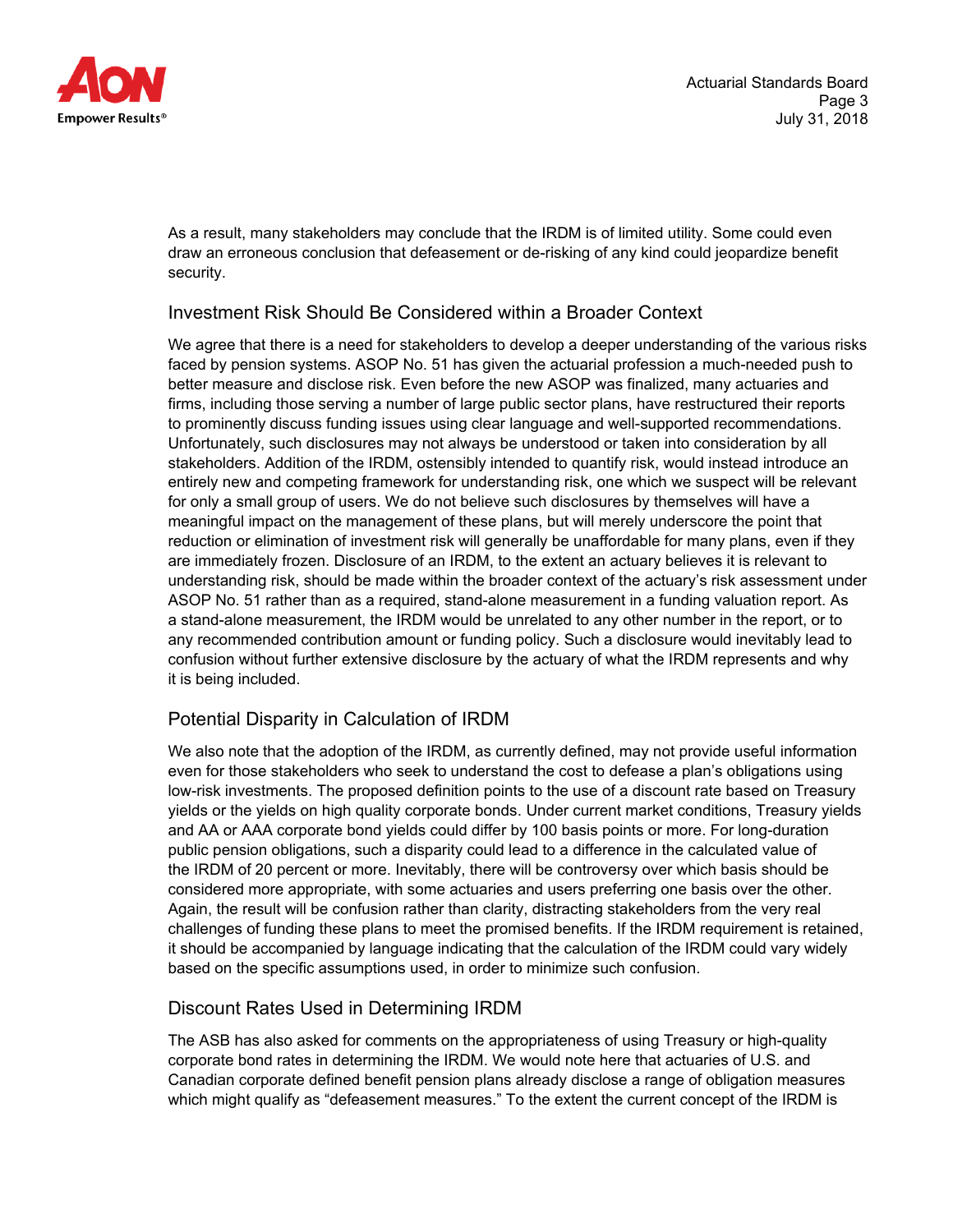



retained, we believe that actuaries should be permitted to comply with the disclosure requirement by simply citing which of these measures, in their view, best qualifies as a "defeasement measure" and why. For example, plan sponsors reporting under U.S. Generally Accepted Accounting Principles are required by Accounting Standards Codification Topic 715 to disclose an Accumulated Benefit Obligation (ABO), which reflects benefits accrued as of the measurement date and a discount rate based on high quality corporate bond yields. We believe an actuary could reasonably conclude that the ABO meets the requirements of an IRDM, and it would be helpful for the standard to state this more explicitly.

Further, we believe that the discount rate requirements should be loosened to accommodate existing unsmoothed corporate bond yield curves specified under the Pension Protection Act. Many actuarial reports already contain a wide range of funding measures, and, as noted above, we believe the addition of another measure of liability on a different basis from any other in the report will not help sponsors manage these plans more effectively.

As further support for the unsmoothed PPA yield curve, we note that only a very small minority of sponsors have chosen to invest their pension assets in anything resembling a true defeasement portfolio. Even plan sponsors that have chosen to effectively de-risk their pension plans typically employ fixed income portfolios that are diversified across a range of credit quality. Similarly, insurance companies usually invest only a small portion of the assets backing pension and annuity obligations in risk-free Treasuries. The use of Treasury yields or even AA-AAA corporate bond yields to calculate a defeasement measure therefore implies a form of defeasement which is in reality rarely employed. The unsmoothed corporate bond yield curves specified under the Pension Protection Act reflect the U.S. Treasury Department's High Quality Market (HQM) yields. The HQM yields reflect a broader range (from A to AAA) of credit qualities, and therefore represent a better approximation of an actual defeasement portfolio yield while still being based on only high quality bonds.

We would also note that the definition of an IRDM refers to "discount rates consistent with market yields for a hypothetical bond portfolio," but does not explicitly refer to the potential use of a spot yield curve. While we believe the definition as currently drafted could be interpreted as allowing the use of a spot yield curve derived from bond data, rather than a hypothetical portfolio of actual bonds, it would be helpful to clarify this.

Finally, we note that Governmental Accounting Standards Board (GASB) Statement No. 75 allows for the use of a "…yield or index rate for 20-year, tax-exempt general obligation municipal bonds with an average rating of AA/Aa or higher (or equivalent quality on another rating scale)…" in certain circumstances. To the extent that this yield is more relevant to the financing of many public pension plans than a corporate bond curve, we believe its use should be permitted in the IRDM determination.

#### IRDM Requirement and Unfunded Plans

As proposed, the IRDM requirement would apply to all funding valuations. We note that the definition of a "funding valuation" includes measurements performed to determine plan contributions or to evaluate the adequacy of specified contribution levels. It is our understanding that this definition is intended to capture situations where benefits to be paid in future years are pre-funded through assets segregated in a trust or other vehicle that is not accessible by the plan sponsor's general creditors.